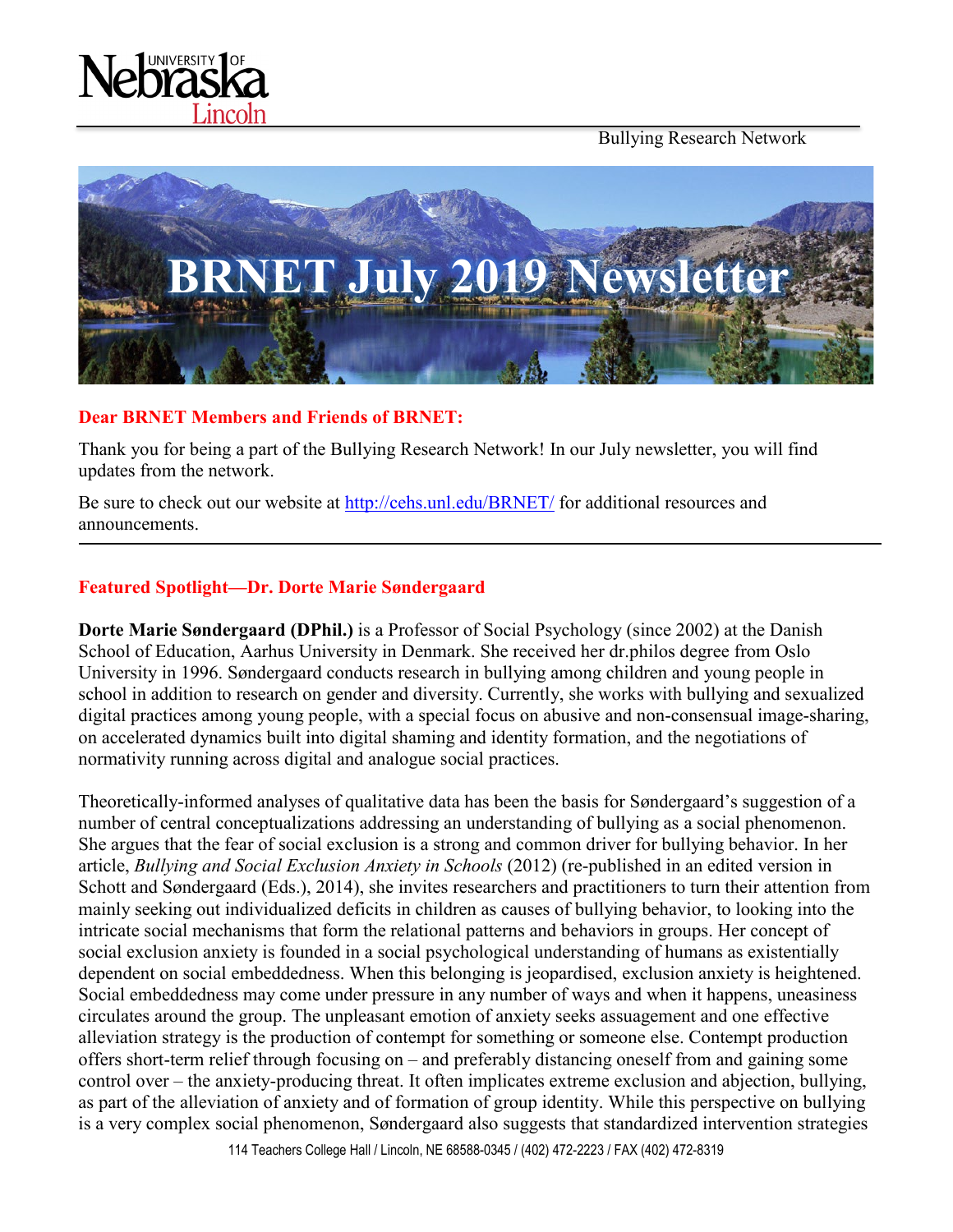should be replaced by more dynamic and context sensitive strategies of handling and navigating social relating and group interaction in schools.

Søndergaard was the Director of the research project, *eXbus. Exploring Bullying in School*. eXbus was run by an interdisciplinary research team funded by the Danish foundation, TrygFonden, and The Independent Research Fund Denmark. The team involved researchers across psychology, philosophy, law, mathematical statistics, minority studies and communication. Methods included ethnographic interviews with children and young people, parents, and educational professionals; together with surveys, document analyses, and a number of other approaches to the field of bullying. The theories on bullying and social dynamics among children and young people in school developed by eXbus have been implemented in the Danish Ministry of Education's policy on bullying in schools.

### **Selected Publications**

Søndergaard, D. M. (2012). Bullying and social exclusion anxiety in schools. *British Journal of Sociology of Education*, *33*(3), 355-391. Online: http://www.tandfonline.com/doi/abs/10.1080/01425692.2012.662824

Schott, R. M. & Søndergaard, D. M. (2014). *School Bullying: New Theories in Context.* Cambridge, MA: Cambridge University Press.

Søndergaard, D. M. (2014). From standardized interventions to analytically informed, multi-perspective intervention strategies. In Schott, Robin May & Dorte Marie Søndergaard (Eds.) *School Bullying: New Theories in Context*. Cambridge, MA: Cambridge University Press.

Søndergaard, D. M. (2015) The Dilemmas of Victim Positioning*. Confero*, *3*(2), 36-79.

Søndergaard, D. M. (2016) New materialist analyses of virtual gaming, distributed violence and relational aggression. *Cultural Studies<->Critical Methodologies*, *16*(2), 162–172.

Søndergaard, Dorte Marie (2017) The thrill of bullying. Bullying, humor and the making of community. *Journal for the Theory of Social Behavior*, *48*(1), 48-65. doi: 10.1111/jtsb.12153

Søndergaard, Dorte Marie and Helle Rabøl Hansen (2018). Bullying, social exclusion anxiety and longing for belonging. *Nordic Studies in Education*, *38*(4), 319–336.

## **World Anti-Bullying Forum Highlights**

The 2nd World Anti-Bullying Forum was held in Dublin, Ireland on June 4-6, 2019 and it was an incredible event! You can find out more by following #WABF2019 and @wabforum on Twitter. Special guests included: Charlotte Petei Groninski Deputy Director of UNICEF, Anna Corrazza Bildt EU Parliament Coordinator for Children's Rights, Lord Mayor of Dublin, and Mary Mitchell O'Connor, Minister of State for Higher Education in Ireland.

#WABF2019 by the numbers:

- · 900+ participants including youth ambassadors, VIP guests, volunteers, and delegates
- · Over 400 presentations, papers, workshops and posters
- Two industry sessions, with Facebook and Vodafone
- · Three thematic sessions sponsored by UNESCO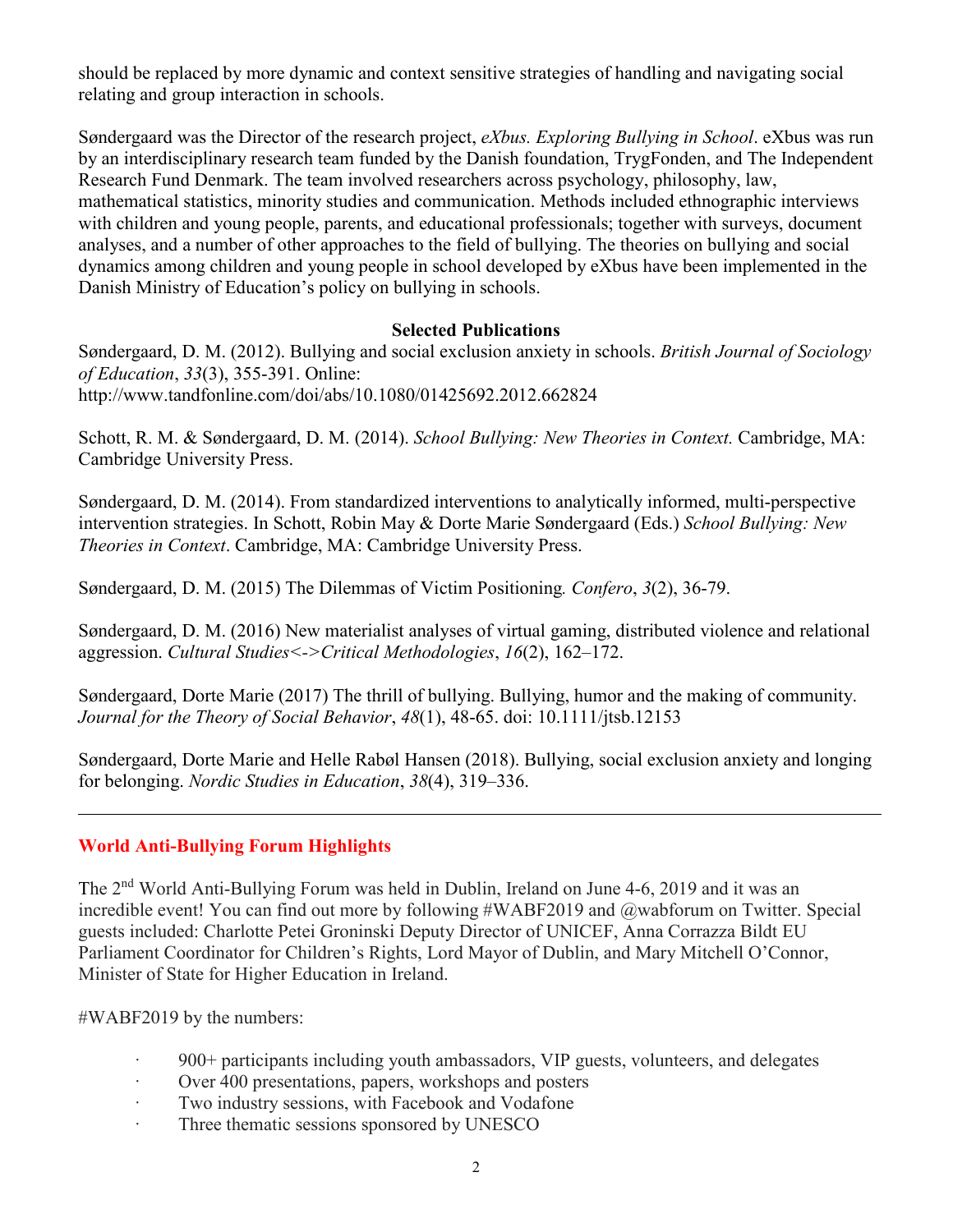- · Plenary presentation by UNESCO on their International Bullying Report from 144 countries (*Behind the numbers: Ending school violence and bullying*)
- 8 UNESCO sponsored scholars from the Global South
- 4500 cups of coffee
- · 104 tweets per hour
- · 600 pints of Guinness

The Forum brought together researchers, practitioners, and students from across the world. It was inspirational to see the diversity of bullying research world-wide! A HUGE thanks to Professor James O'Higgins Norman, UNESCO Chair on Tackling Bullying in Schools and Cyberspace and the Chair of WABF2019 Organising Committee for a significant event!!!!

#### **BRNET New Members!**

BRNET has a current total of 217 members! Welcome to the BRNET, **Drs. Holfeld & Edling**!

#### **New Friends of BRNET!**

BRNET has a current total of 77 'Friends!' Welcome, **Richard Moberly**!

Please send recommendations for potential BRNET members (i.e., faculty, researchers, and clinicians who are conducting research on bullying or related topics) to Drs. Shelley Hymel, Susan Swearer, or to [bullyresearchnet@gmail.com.](mailto:bullyresearchnet@gmail.com)

*If you have recently joined BRNET and have not yet provided your information, please send the following to [bullyresearchnet@gmail.com.](mailto:bullyresearchnet@gmail.com)*

- 1) contact information that can be posted on the website;
- 2) a brief biography of you and your work;
- 3) a list of current/ongoing projects in this area;
- 4) an annotated bibliography of your work in this area (i.e., full reference plus a few sentences about the work), and;
- 5) relevant web-based links you would like to share.

#### **Friends of BRNET**

Friends of BRNET is a group of graduate students, administrators, parents, and individuals who are interested in learning more about the Bullying Research Network. Friends of BRNET receive our monthly e-newsletter. If you are interested in becoming a Friend of BRNET or want to refer someone to Friends of BRNET, please email Alia Noetzel, the BRNET Coordinator, at [bullyresearchnet@gmail.com](mailto:bullyresearchnet@gmail.com) with the following information: name, title, address, and email address.

#### **BRNET Member Grant/Funding Announcements**

Receipt of funding facilitates the BRNET mission to conduct interdisciplinary research related to bullying and aggression, with particular attention being paid to the link between basic and applied research. Thus, the BRNET directors are excited to offer members a new opportunity to share grants (and other sources of funding) they have received for their research projects.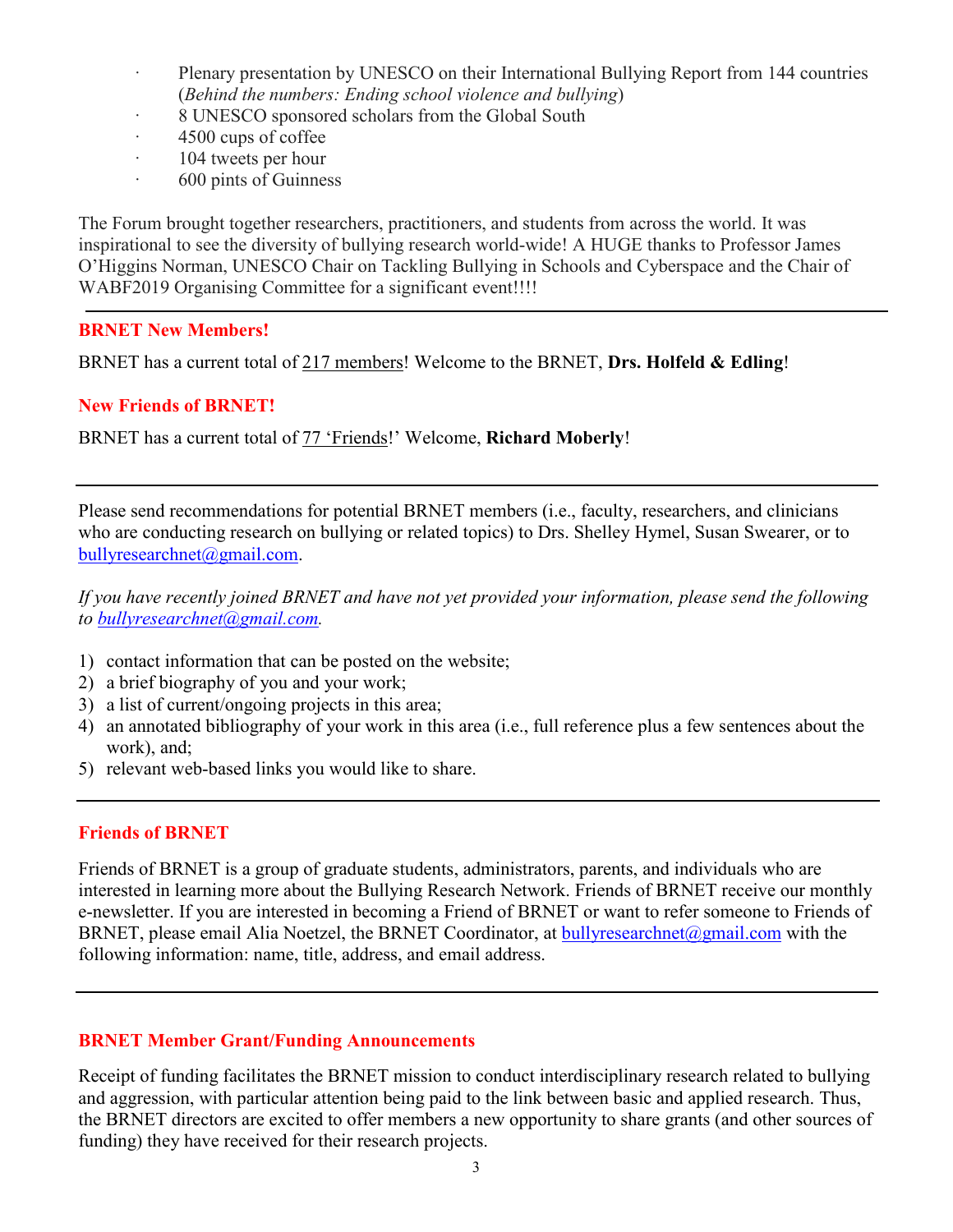Funding varies across countries and is not limited to federal grants. If you are interested in sharing your grants or funding with other BRNET members, please send an abstract of the research funding along with the funding source to bully research net  $\omega$  gmail.com and we will post the information on our website.

# **BRNET MEMBER ANNOUNCEMENTS**

# **(1) Post-Doctoral Research Position**

Please refer to the attached PDF for information on a post-doctoral research position with Disability & Psychoeducational Studies in the College of Education at the University of Arizona. This research associate will assist in managing a 3-year project funded by a grant from the National Science Foundation. Dr. Jina Yoon is the primary investigator on this study and will serve as the supervisor. This project will examine the complex ways in which teachers' characteristics, practices, and actions affect (1) students' beliefs and attitudes, (2) the classroom ecology, and (3) victimization and defending behaviors. The postdoc will be involved in all the research aspects of the projects. The position calls for a creative and self-motivated postdoctoral fellow interested in conducting cutting edge research, capable of developing research projects independently, but also capable of working effectively as a team member. Critical and independent thinking is very important for this position, as well as having the ability to analyze data, write manuscripts and proposal grant writing. Postdoc will interact with and supervise graduate and undergraduate students under the direction and supervision of Drs. Jina Yoon, Sheri Bauman, and Russell Toomey.

## **(2) Special Issue of Aggression and Violent Behavior**

We have a pleasure to present a Special Issue of Aggression and Violent Behavior titled "Bullying and cyberbullying: Protective factors and effective interventions" guest edited by Izabela Zych, David P. Farrington and Maria M. Ttofi. This Special Issue includes a series of narrative and systematic reviews focused on protective factors against bullying and cyberbullying, together with reviews of intervention programmes.

Bullying and cyberbullying are harmful aggressive behaviours with serious short and long-term consequences. This Special Issue brings together some of the leading researchers in the field to fill some pressing gaps in knowledge and to provide a global vision about what is known, what needs to be discovered next, and what can be done to decrease bullying and cyberbullying. The table of contents is included below.

- 1. Editorial: Zych, I., Farrington, D.P., & Ttofi, M.M. (2019). Bullying and cyberbullying: Protective factors and effective interventions. *Aggression and Violent Behavior, 45,* 1–3.
- 2. Zych, I., Farrington, D. P., & Ttofi, M. M. (2019). Protective factors against bullying and cyberbullying: A



systematic review of meta-analyses. *Aggression and Violent Behavior, 45,* 4-19.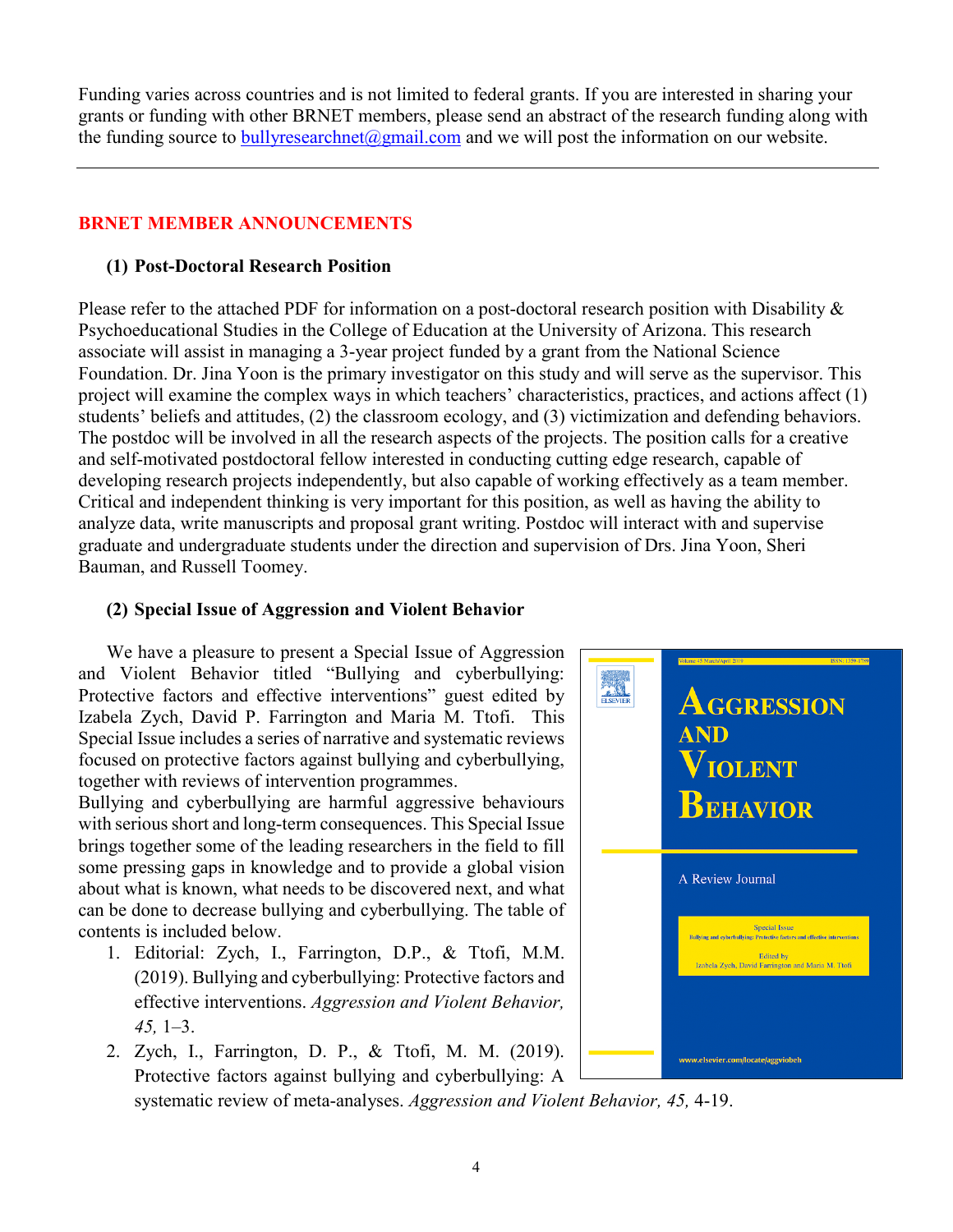- 3. Kowalski, R. M., Limber, S. P., & McCord, A. (2018). A developmental approach to cyberbullying: Prevalence and protective factors. *Aggression and Violent Behavior, 45,* 20-32.
- 4. Smith, P. K., López-Castro, L., Robinson, S., & Görzig, A. (2019). Consistency of gender differences in bullying in cross-cultural surveys. *Aggression and Violent Behavior*, *45*, 33-40.
- 5. Nocentini, A., Fiorentini, G., Di Paola, L., & Menesini, E. (2019). Parents, family characteristics and bullying behavior: A systematic review. *Aggression and Violent Behavior, 45,* 41-50.
- 6. Lambe, L. J., Della Cioppa, V., Hong, I. K., & Craig, W. M. (2019). Standing up to bullying: A social ecological review of peer defending in offline and online contexts. *Aggression and Violent Behavior, 45,* 51-74.
- 7. Romera, E. M., Casas, J. A., Gómez-Ortiz, O., & Ortega-Ruiz, R. (2019). Moral domain as a risk and protective factor against bullying. An integrating perspective review on the complexity of morality. *Aggression and Violent Behavior, 45,* 75-82*.*
- 8. Zych, I., Baldry, A. C., Farrington, D. P., & Llorent, V. J. (2019). Are children involved in cyberbullying low on empathy? A systematic review and meta-analysis of research on empathy versus different cyberbullying roles. *Aggression and Violent Behavior, 45,* 83-97.
- 9. Espelage, D. L., Valido, A., Hatchel, T., Ingram, K. M., Huang, Y., & Torgal, C. (2019). A literature review of protective factors associated with homophobic bullying and its consequences among children & adolescents. *Aggression and Violent Behavior, 45,* 98-110.
- 10. Gaffney, H., Ttofi, M. M., & Farrington, D. P. (2019). Evaluating the effectiveness of schoolbullying prevention programs: An updated meta-analytical review. *Aggression and Violent Behavior, 45*, 111-133.
- 11. Gaffney, H., Farrington, D. P., Espelage, D. L., & Ttofi, M. M. (2019). Are cyberbullying intervention and prevention programs effective? A systematic and meta-analytical review. *Aggression and Violent Behavior*, *45,* 134-153.
- 12. Sivaraman, B., Nye, E., & Bowes, L. (2019). School-based anti-bullying interventions for adolescents in low-and middle-income countries: A systematic review. *Aggression and Violent Behavior*, *45*, 154-162.
- 13. Blaya, C. (2019). Cyberhate: A review and content analysis of intervention strategies. *Aggression and Violent Behavior*, *45*, 163-172.

Full texts of the articles can be accessed at: <https://www.sciencedirect.com/journal/aggression-and-violent-behavior/vol/45/suppl/C>

Feel free to contact Izabela Zych [\(izych@uco.es\)](mailto:izych@uco.es), David P. Farrington [\(dpf1@cam.ac.uk\)](mailto:dpf1@cam.ac.uk), or Maria M. Ttofi [\(mt394@cam.ac.uk\)](mailto:mt394@cam.ac.uk) for requests, questions and comments regarding this Special Issue.

## **(3) Research Positions Available—University at Buffalo**

Two new research positions for a NIH grant titled, "Peer and family adversity, neuroendocrine regulation and school readiness across the transition to kindergarten," are available. The Principal Investigator is BRNET member, Dr. Jamie Ostrov. Please share these postings with anyone who might be interested:

Research Support Specialist ("Project Coordinator"): <http://www.ubjobs.buffalo.edu/postings/19820>